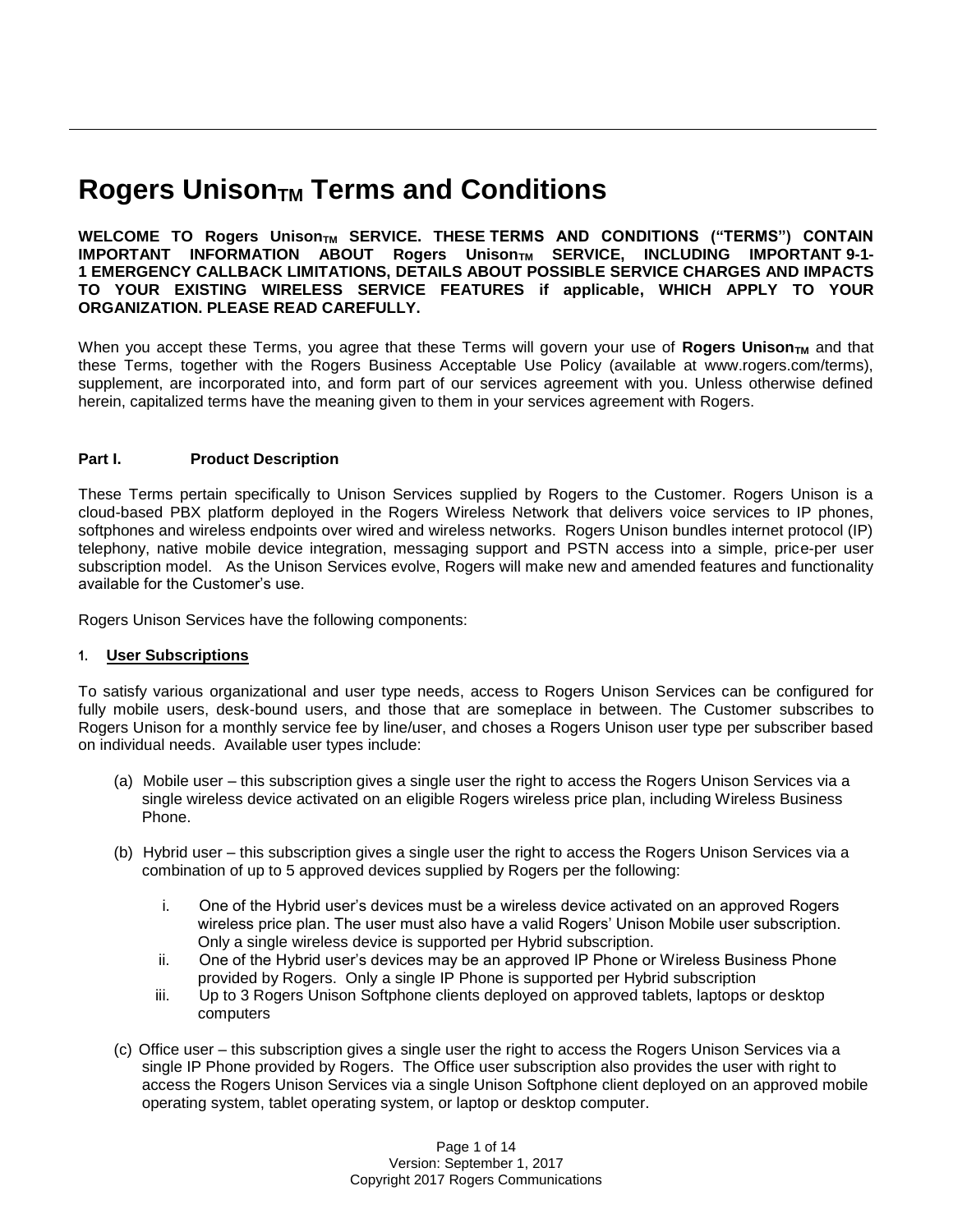Rogers Unison Mobile and Hybrid user types let the Customer use functionalities like Auto Attendant, Hunt Groups, Voicemail to Email, Simultaneous Ring and to use a Dual Persona phone number for incoming and outgoing calls.

# **2. Device Support**

Access to Rogers Unison Services is available via the following device types, in accordance with the applicable plan types outlined above. The make and model of approved devices is subject to change by Rogers without notice to the Customer, provided that the Customer's current Rogers Unison devices will continue to be supported until the end of the Customer's then-current Commitment Period.

- (a) Wireless devices activated on an approved Rogers wireless price plan;
- (b) If access to the Rogers Unison web portal is not required, an approved feature phone, provided that the Customer use the feature phone for call control purposes only;
- (c) Polycom VVX 310 IP Phone;
- (d) Polycom VVX 501 IP Phone;
- (e) Polycom IP SoundStation 7000;
- (f) Unison Softphone;
- (g) Wireless Business Phone.

# **3. Call Control Services**

The Unison Services provides all call control services as part of the monthly service subscription. Individual user call control features will vary by subscription plan type. A current list of the feature set supported by Rogers Unison is available to the Customer upon request.

# **4. Voice Mail Services**

All Rogers Unison user types include message stores of 60 messages per user, up to a duration of 5 minutes per message. Enhanced messaging features included with the underlying Rogers wireless services are also available to the user. Voice mail messages will be stored for 45 days, after which the messages will be automatically deleted.

Customer can also get a Team Voicemail service for their Auto Attendant and Hunt Group services.

All Rogers Unison user types include support for Voicemail to Email conversion, which automatically forwards a voicemail message as a .wav file attachment to the user's email address as entered in the Rogers Unison database. Mobile users with the appropriate wireless plan may also receive Rogers Unison voicemail messages forwarded as text messages to their wireless device.

# **5. PSTN Access**

Rogers Unison includes Public Switched Telephone Network (PSTN) access for all user types, subject to service availability under CRTC regulations, as follows:

- Services for Unison Mobile and Hybrid subscribers are available within the Rogers Wireless Network footprint, as well as within Rogers extended coverage and roaming zones, subject to certain feature limitations, and subject to the additional charges or usage limits associated with such zones.
- Services for Unison Office subscribers are available within the Rogers Wireline Network footprint.

Details of the current Rogers Wireless Network, Extended Coverage and Rogers Wireline Network footprints can be made available upon the Customer's request.

Rogers can provide up to one PSTN access per Unison subscriber, however availability of concurrent PSTN accesses is dependent on the amount of bandwidth the Customer provisions on their network connections for PSTN access. Details of appropriate PSTN access and associated bandwidth requirements will be mutually agreed upon by Rogers and the Customer during design discussions.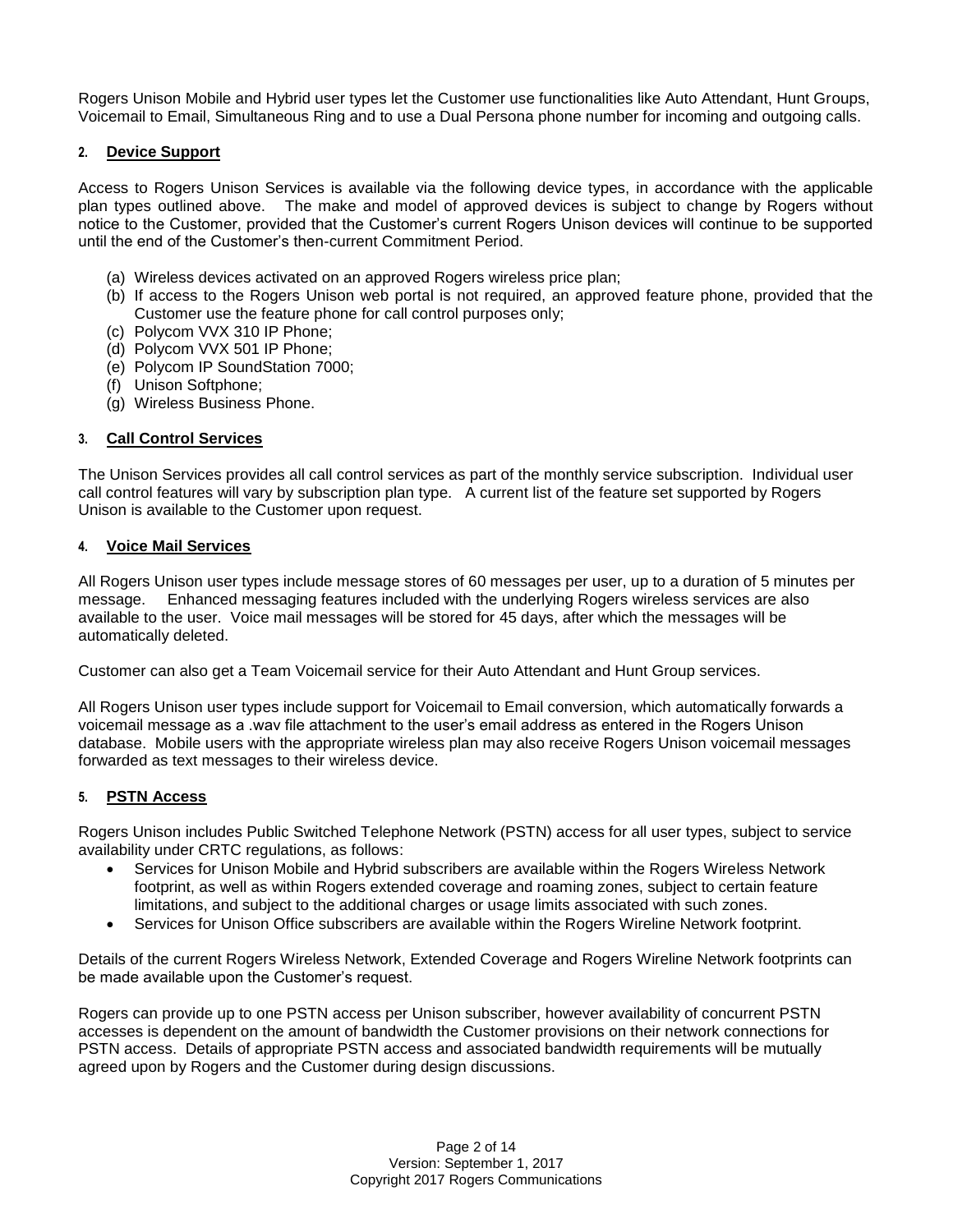# **6. Direct Inward Dial (DID) Numbers**

Each Unison subscription includes a minimum of one unique Direct Inward Dial (DID) number which allows PSTN callers to directly reach individual Unison users. Each user must be provisioned with a DID even where the user is leveraging extension-based dialing.

DID numbers are provisioned for Unison subscribers as follows:

- (a) Mobile and Hybrid subscribers will each have support for up to 4 DID numbers assigned as follows:
	- i. Primary DID this is the user's Rogers wireless telephone number, which Rogers will provide or port over to the Unison environment from the incumbent carrier
	- ii. Dual Persona DID (if required)
	- iii. Auto Attendant DID (if required)
	- iv. Hunt Group DID (if required)
- (b) Office Subscribers will each have support for one (1) DID numbers assigned as follows:
	- i. Primary DID this is the user's Rogers wireline telephone number which Rogers will provide or port over to the Unison environment from the incumbent carrier

## **7. Long Distance**

All Unison subscriptions include access to wireline and wireless long distance Services at the rates set out on http://www.rogers.com/unison/support. Where a Customer's Unison plan includes unlimited Canada-wide calling at no additional charge, such unlimited Canada-wide calling will be provided by Rogers in accordance with the terms set out in Part II below.

# **8. 911 Support**

Rogers Unison includes 911 support for all subscribers per the following:

- (a) Unison Mobile users will receive Rogers Enhanced 911 (E911) support by default when on the cellular network. In the event that mobile devices are connecting via Wi-Fi, 911 support in alignment with CRTC regulations for nomadic VoIP services will be provided.
- (b) Unison Hybrid users will receive different methods of 911 support dependent on device type:
	- i. Mobile devices and Wireless Business Phone will receive Wireless Enhanced 9-1-1 (E9-1-1) support by default when on the cellular network. In the event that mobile devices are connecting via Wi-Fi, basic 9-1-1 support in alignment with CRTC regulations will be provided
	- ii. Each Unison Softphone application deployed on a PC/MAC or as a mobile or tablet application is associated with an address which is captured at service activation and can be updated by the designated Customer system administrator or authorized end user. The most current Customerprovided address associated with a Unison Softphone device will be communicated to the 9-1-1 call-taker in the event that the device places a 911 call.
	- iii. IP Phones are each associated with an address which is captured at service activation and can be updated by the designated Customer system administrator or authorized end user. The most current Customer-provided address associated with an IP Phone device will be communicated to the 9-1-1 call-taker in the event that a 9-1-1 call is placed from an IP Phone.
- (c) Unison Office users will receive different methods of 9-1-1 support dependent on device type:
	- i. IP Phones are each associated with an address which is captured at service activation and can be updated by the designated Customer system administrator or authorized end user. The most current Customer-provided address associated with an IP Phone device will be communicated to the 9-1-1 call-taker in the event that a 9-1-1 call is placed from an IP Phone.
	- ii. The single device supporting the Unison Softphone application included for an Office user will be associated with an address which is captured at service activation and can be updated by the designated Customer system administrator or authorized end user. The most current Customer-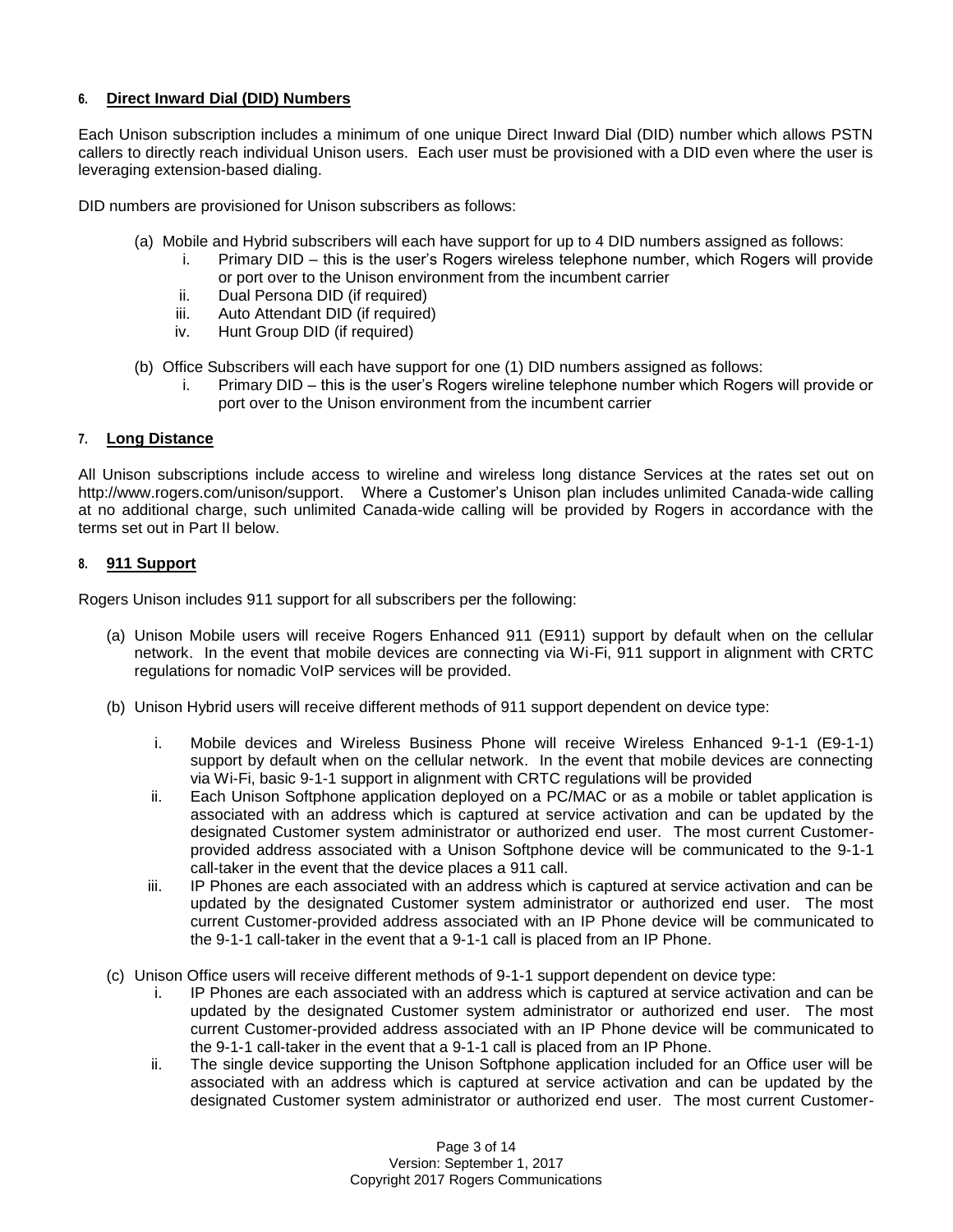provided address associated with the single Unison Softphone device will be communicated to the 9-1-1 call-taker in the event that a 9-1-1 call is placed.

## **9. Network Connectivity**

In order to access Unison Services, Hybrid and Office subscribers using either hard IP Phones or Unison Softphones on a non-mobile device will require Customer provided data network connectivity. Unison supports multiple data access types including:

- (a) Rogers Ethernet Fibre (provided pursuant to the terms of a separate service agreement)
- (b) Rogers Cable (provided pursuant to the terms of a separate service agreement)
- (c) Internet Connectivity provided by either Rogers (pursuant to the terms of a separate service agreement) or a third party Internet Service Provider (in which case the Customer and such third party Internet Service Provider must enter into a direct agreement for such services)
- (d) Mobile data network for the mobile or tablet Unison Softphone provided either by Rogers (pursuant to the terms of a separate service agreement) or a third party Wireless Service Provider (in which case the Customer and such third party Wireless Service Provider must enter into a direct agreement for such services).

Each voice path provisioned on the Unison Service will consume 116Kb of bandwidth. Required bandwidth calculations must consider that calls between internal Customer users will consume two voice paths for the duration of the call.

At a minimum, the Customer must have Internet connectivity to reach the Unison web portal. This Internet connectivity is required to provide system administration access and to support Unison device management requirements that are only available via the Unison web portal.

Customer must also provide a LAN environment that is suitable to support voice traffic in addition to data traffic.

## **10. System Administration**

(a) The Customer will have access to self-administration capabilities through the secure Unison web portal. Two levels of administrative access are available:

i. System Administration – which provides designated Customer administrators with access to system level features as well as features for all end users

ii. End User Administration – which provides end users with limited portal access or a mobile self-service application for iOS and Android devices and restricts them to management of their specific end user features only

- (b) Customer should note that Unison users cannot be activated or deactivated through the Unison web portal. Designated system administrators must call the Rogers Customer Care organization to have users added or removed from the Customer's Unison Service.
- (c) Rogers is not liable for damages, including any loss of benefits, lost savings or other incidental or consequential damages to the Customer or any other party arising from the use, misuse or inability to use the Unison web portal, whether or not Rogers or its authorized representative has been advised of the possibility of such damages.

#### **11. Support**

Rogers Unison is a managed service and Rogers is responsible for the operation and maintenance of the core Unison platform, including voice applications, PSTN and Core Network connectivity, Unison Mobile applications, and the Unison web portal. This includes all Rogers Equipment and associated software, which will be supported by Rogers when the Customer has a valid Rogers Unison monthly subscription.

Rogers will:

- (a) Troubleshoot, diagnose and resolve reported incidents in the core Unison platform
- (b) Perform required hardware maintenance or upgrades for the core Unison platform
- (c) Perform required software upgrades on the core Unison platform

Page 4 of 14 Version: September 1, 2017 Copyright 2017 Rogers Communications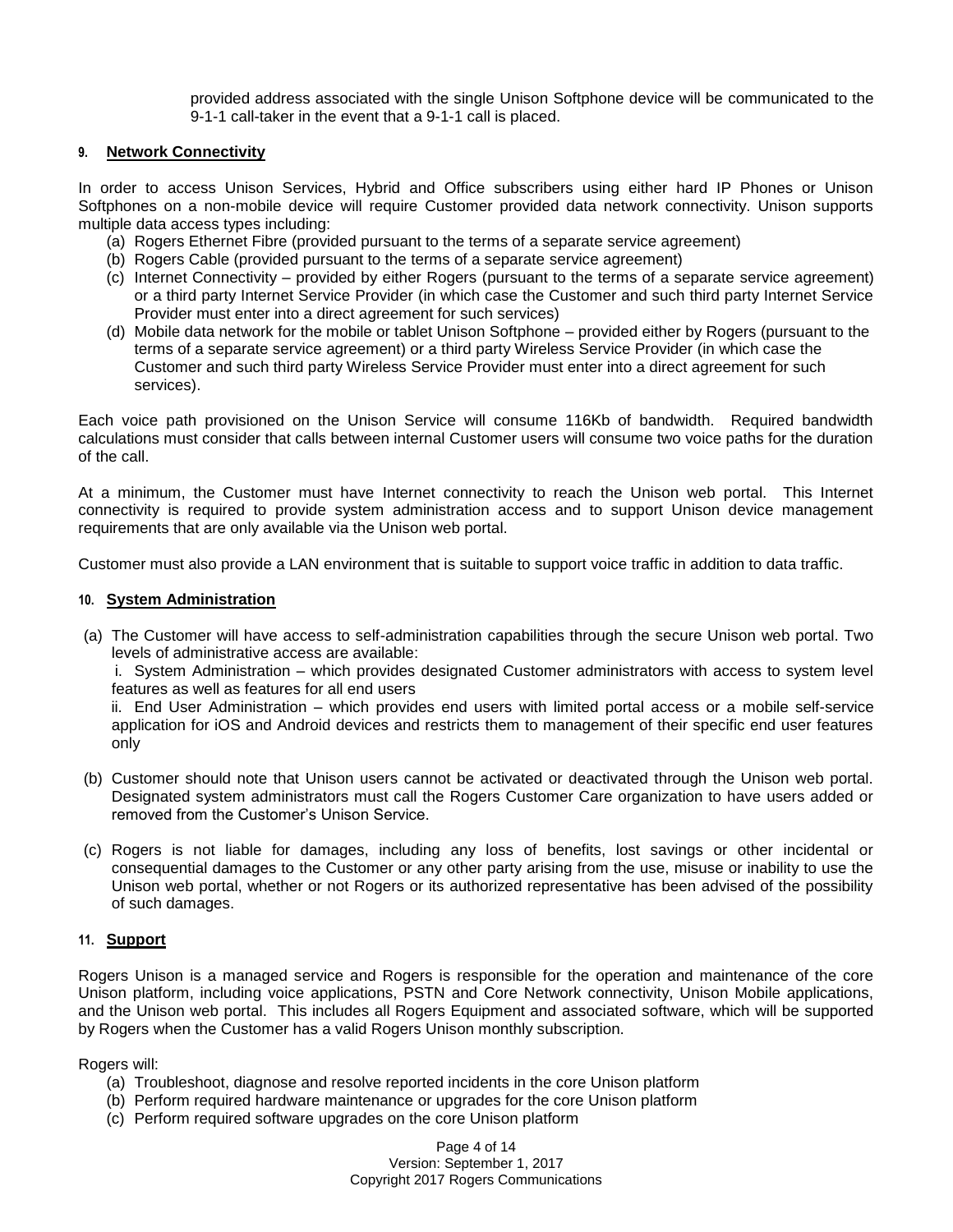(d) Manage capacity utilization and required upgrades

# **12. Deactivations:**

If you cancel your primary wireless subscription, any additional phone numbers for Auto Attendant, Hunt Groups and Dual Persona associated with your primary wireless subscription would also be cancelled

# **Part II. Product Terms and Conditions**

**1. Termination Fees.** If the Customer signs up for a Commitment Period and terminates the Unison Services for any reason other than as permitted under these Terms, or if Rogers terminates the Unison Services for cause as permitted under the terms, the Customer shall pay to Rogers, as liquidated damages and not as a penalty, an amount which is equal to the sum of:

- (i) fifty percent (50%) of the average monthly charges for the terminated Service(s) (as determined over the previous three months) multiplied by the number of months remaining in the Commitment Period from the effective date of termination;
- (ii) any cost which Rogers must continue to pay to third parties for the remainder of the applicable Commitment Period as a result of the early termination of the applicable Services that exceeds the amount set out in (i) above; and
- (iii) a lump sum representing the amortized remainder of any waived or discounted installation or onetime charges associated with the terminated Service(s) in consideration of the Customer's commitment to the Commitment Period for such Services.
- (a) Customer must either return all Rogers-owned equipment associated with the Services to Rogers, or pay Rogers for the fair market value of such Rogers-owned equipment.
- (b) Such termination liability shall be payable on the effective date of any and all terminations.

# **2. Minimum Commitment**

Unison Services can be subscribed on a month to month basis. Where the Customer subscribes to the Unison Services for a Commitment Period that Commitment Period is set out in the services agreement.

# **3. Charges**

- (a) Unison Services are billed on a monthly, per-user subscription basis. Unison billing begins as soon as a new user has been activated on the Services and monthly charges will be prorated for the first partial month of service.
- (b) Monthly charges for the Unison Services subscription fees will be fixed for the duration of the Commitment Period agreed by Rogers and the Customer, where applicable. Where there is no Commitment Period, monthly charges for the Unison Services will be provided on a month-to-month basis.
- (c) Unison Mobile and Hybrid users are billed wireless airtime while utilizing their Rogers wireless device pursuant to the terms of their Rogers wireless rate card subscription.
- (d) All incoming calls and messages received on the Dual Persona phone number associated with the primary wireless phone will be deducted from the airtime and messaging buckets included in the subscriber's wireless plan and no long distance charges will apply. If the user exceeds the plan's bucket, overage rates and/or current pay-per-use wireless rates apply. All outgoing calls, and messages to non-Canadian numbers will be rated according to the rates outlined in the user's wireless plan or current pay-per-use long distance wireless rates.
- (e) Any incoming calls to the Auto Attendant and Hunt Groups phone numbers will be treated as call forwarding minutes. The Customer's Unison subscription may include a fixed amount of Canada-wide call forwarding minutes, in addition to the regular call forwarding minutes in the user's wireless plan. If the user exceeds the allotted call forwarding minutes, overage charges may apply.Professional Services to activate the Unison service are billable as a one-time implementation charge based on the agreement of the customer and Rogers.
- (f) Unison one-time activation charges for the Customer's initial Unison deployment include placement of IP Telephone devices at Customer Sites that have a minimum of 10 active Unison subscribers and that are within a greater urban area. Rogers can perform placement of IP Telephone devices at Customer Sites with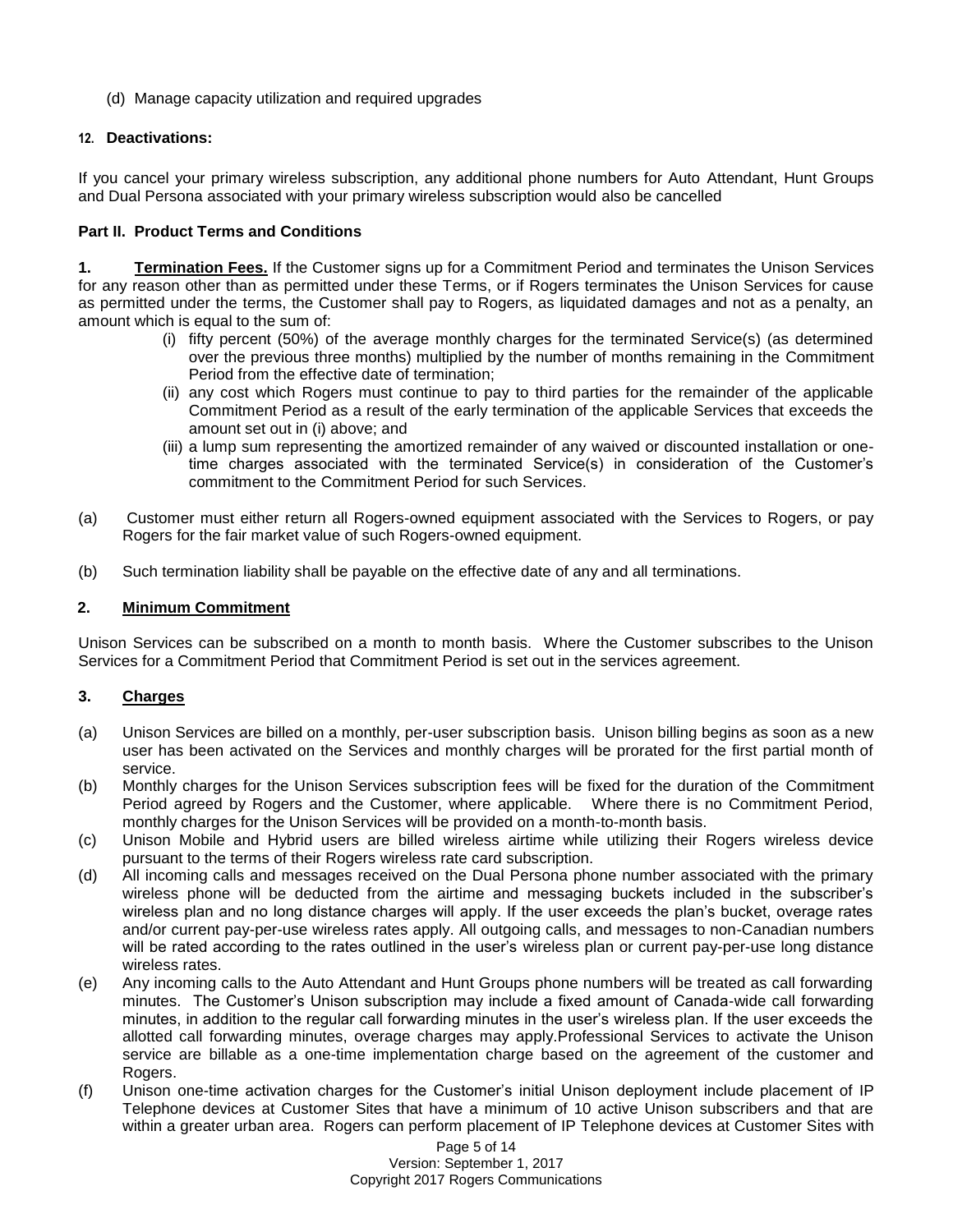fewer than 10 active Unison subscribers for an additional one-time Professional Services charge. Travel charges may also apply for on-site deployments at Customer Sites outside of a greater urban area.

- (g) Any on-site IP Telephone deployment required after the initial Unison deployment can be performed by Rogers as an additional, billable Professional Services activity.
- (h) Should Customer elect to self-install IP Telephone devices, Customer must contact Rogers to arrange for scheduling of final set activation remote activities. Rogers will not be responsible for improper function of the Unison Services in connection with devices self-installed by Customer. In the event that Customer does not contact Rogers or Rogers is unable to contact Customer within 2 Business Days after delivery of IP Telephone devices to the Customer Site, Rogers will begin billing for Unison services for the contracted number of Unison subscribers.
- (i) IP Telephone devices purchased by the Customer from Rogers for use with the Unison Services may either be purchased outright by the Customer by way of a one-time charge payable to Rogers, or they may be financed through Rogers, in which case the Customer and Rogers will enter into a Rogers' Device Financing Agreement that sets out the terms of such financing. Customer should note that only a single device per individual Unison subscriber may be financed through Rogers.
- (j) Routers and/or Power over Ethernet (POE) Switches purchased by the Customer from Rogers for use with the Unison Services must be purchased outright by the Customer by way of a one-time charge payable to Rogers.
- (k) Rogers will perform basic installation of Routers/POE switches purchased from Rogers at Customer Sites that have a minimum of 10 active Unison subscribers and that are within a greater urban area at no additional charge.
- (l) Installation charges for Routers/POE switches purchased from Rogers installed at Customer sites that support fewer than 10 active Unison subscribers will be payable as one-time charges as set out in the terms. Travel charges may also apply for on-site deployments at Customer sites outside of a greater urban area.
- (m) If the Customer is connected to Unison Services via Rogers' Ethernet Core Network, it may elect to have Rogers monitor and maintain Router/POE Switch(es) procured from Rogers for use with the Unison Services. In this event, the Customer must purchase Cisco SmartNet for the duration of the Commitment Period for any Routers/POE Switches purchased from Rogers for use with the Unison Services.

# **4. Network Connectivity Requirements**

- (a) The Customer is responsible for providing suitable network access and bandwidth to support the operation of Unison Services for its users at all sites, and for keeping such bandwidth adjusted appropriately in consideration of changes in the number of Rogers Unison users. Network connectivity and provisioned bandwidth must be sufficient to accommodate the Customer's Unison voice traffic, in addition to any data traffic the Customer may wish to support. Network access and bandwidth required for Customer's use of the Unison Services are not included in the Unison Services user pricing and must be quoted by Rogers separately. The Internet or data bandwidth required to support Unison Services is determined by several factors including required PSTN access and internal calling patterns and will be mutually agreed upon by Rogers and the Customer during design discussion.
- (b) In the event that the Customer choses to deliver Unison Services to remote sites over a network provided by a third party carrier, the Customer acknowledges and agrees that Rogers is not responsible for the failure or non-performance of the Unison Services caused by the performance of the third party network or issues with interconnection to, from or within such third party's network.
- (c) Customers using any Internet based telephony over their existing network either at a commercial or residential premise must provide the appropriate bandwidth for the concurrent call paths required and ensure all necessary ports are opened on firewalls to support SIP-based traffic.
- (d) At a minimum, every Customer must provide sufficient Internet connectivity to reach the Unison web portal. This Internet connectivity is required to provide system administration access and to support Unison device management requirements that are only available via the Unison web portal.
- (e) In the event that the Customer choses to access and deliver Unison Services over the public Internet, the Customer acknowledges and agrees that Rogers is not responsible for the failure or non-performance of the Unison Services caused by issues with the public Internet.
- (f) The Customer must have mobile data or WiFi Internet connectivity to access the mobile or tablet Unison Softphone application and the mobile or tablet self-serve application.

# **5. Telephone Numbers**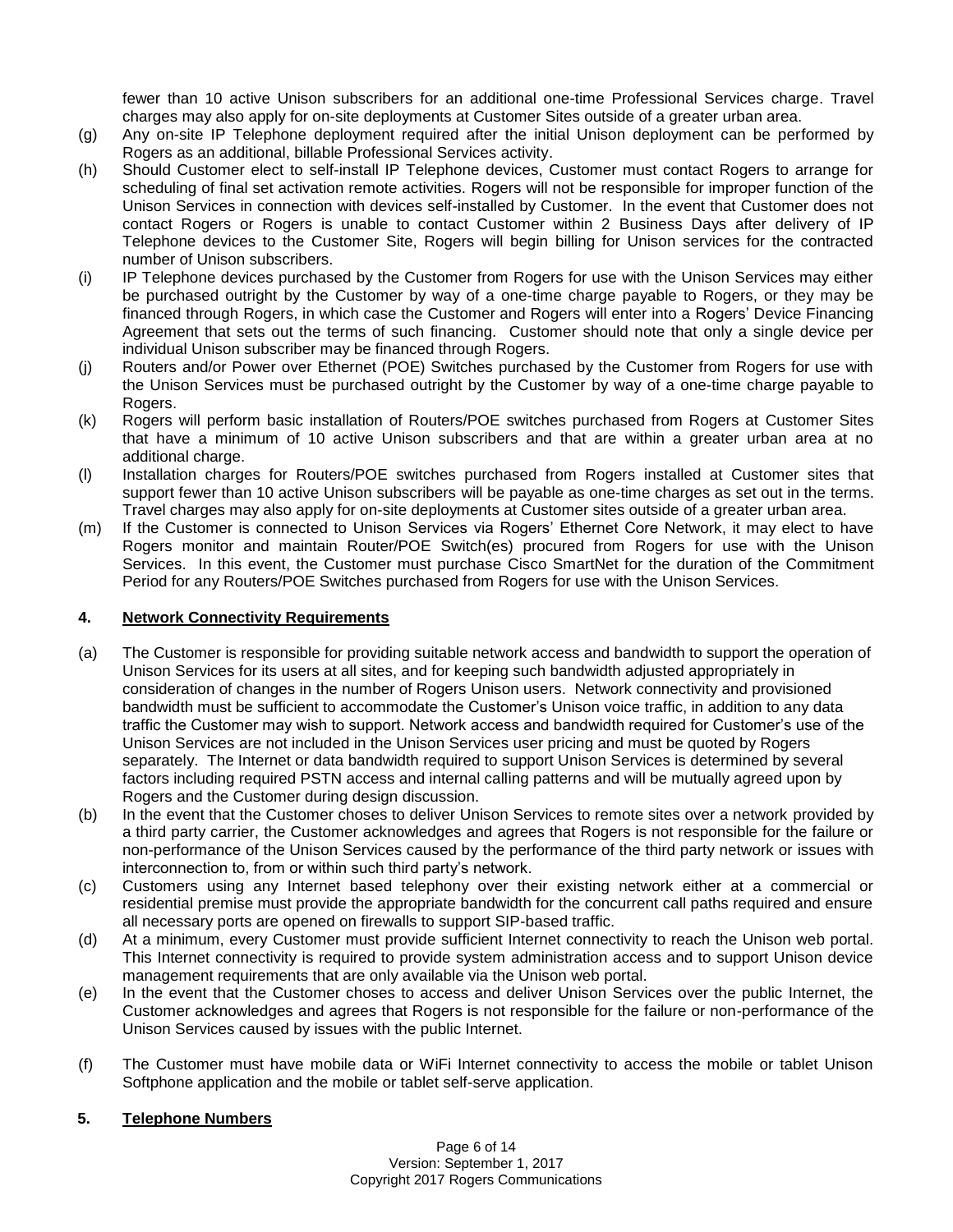- (a) Rogers cannot guarantee the availability of a telephone number prior to the activation of the applicable telephone number. Rogers is not liable for any claims, actions, demands, loss or damages resulting from the advertisement, publication, distribution or other use of a telephone number prior to, or following, the activation of the telephone number.
- (b) Rogers reserves the right to change telephone numbers assigned to the Customer if such change is required by the Canadian Numbering Administrator, which governs the allocation of telephone numbers in Canada. Rogers agrees to provide reasonable notice of any such required change in telephone numbers except where circumstances beyond Rogers' reasonable control prohibit or preclude Rogers from being able to provide a reasonable period of notice.
- (c) Upon a request to terminate the Unison Services, the Customer may port any telephone numbers (including numbers associated with Auto Attendant or Hunt Group) associated with their Unison Services to another telecommunications carrier, provided those telephone numbers are active with Rogers. In the event that the Customer's Rogers Unison Services are terminated without the Customer requesting to port the associated telephone numbers to a new Rogers' service or an alternative service provider, the Customer acknowledges that they are releasing the numbers for recirculation and such numbers will no longer be reserved for the Customer's use.
- (d) If the Customer cancels its primary wireless subscription associated with Unison Services, any additional phone numbers for Auto Attendant, Hunt Groups and Dual Persona associated with the Customer's primary wireless subscription will also be cancelled.

# **6 Long Distance**

When placing long distance calls from a Unison Services for Office IP phone, the following terms apply:

- (a) Rogers' long distance services provide outbound long distance telecommunications from a landline (Unison Office) connection.
- (b) Unlimited Canadian long distance services are included in all plans for Unison Services for Office IP phone or Softphone. Per minute rates for North American and International long distance services are standard Rogers' rates, unless otherwise stated in the service agreement.
- (c) Rates for the Customer's long distance services are subject to maintaining monthly traffic distribution where: (i) no more than 5% of total minutes originate from or terminate to numbering plan areas (NPAs) 306/709, 819, 867, 705, 807, 418i or any derivations of these NPAs if they were to split at a future date; and (ii) no more than 2% of continental US traffic originate from or terminate to Alaska and/or Hawaii. In the event of any excess of the foregoing traffic distribution restrictions, the Parties agree that such excess traffic shall be charged at a rate of \$.25 per minute.
- (d) In the event of resale of long distance services by the Customer without consent, Rogers reserves the right to charge a premium of \$.25 per minute on all mobile, cellular, digital and other non-geographic based terminations terminating Internationally.
- (e) Customer has a choice to obtain from Rogers different call detail reports which display Customer's detailed call information on their long distance service(s). In the event of any discrepancies between such report and Rogers' invoice, information on the invoice prevails.
- (f) In case of discrepancies between any online billing summary and the Customer's invoice(s), the charges on the Customer's invoice(s) prevail. Rogers is not liable for damages, including any loss of benefits, lost savings or other incidental or consequential damages to the Customer or any other party arising from the use, misuse or inability to use the online billing portal, whether or not Rogers or its authorized representative has been advised of the possibility of such damages.

When placing calls from a Unison Mobile or Hybrid wireless line, the following terms apply:

(a) Unison Mobile and Hybrid users will be subject to roaming and North American and International long distance charges in accordance with terms of the Customer's then-current Rogers wireless price plan.

# **7 9-1-1 Limitations and Customer Responsibilities**

9-1-1 Service: Because of the unique nature of Rogers Unison calls, emergency calls to 9-1-1 may be handled differently than traditional wireless or wireline voice service. The following provisions describe the differences and limitations of 9-1-1 emergency calls, and you hereby acknowledge and understand the differences between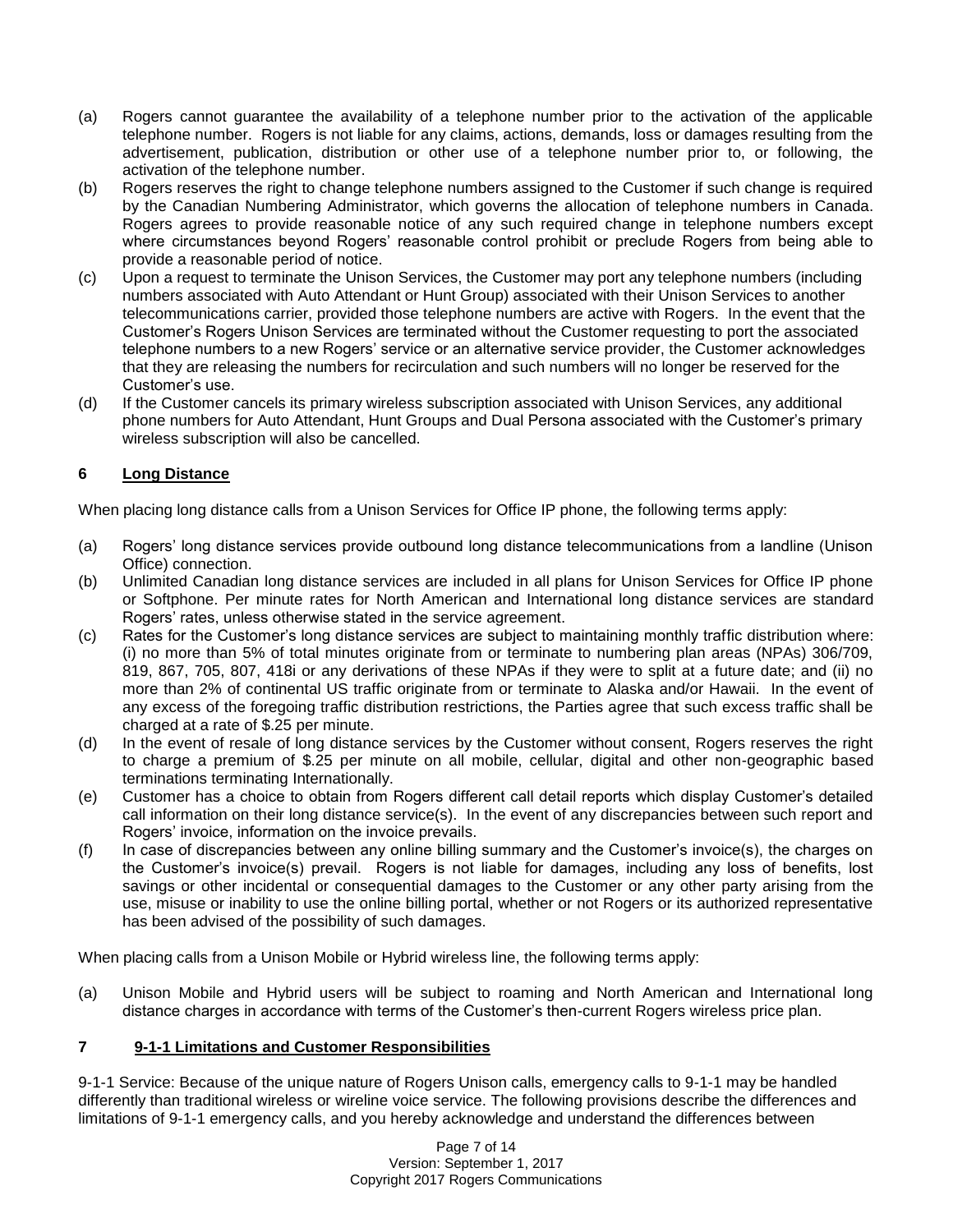traditional 9-1-1 service and Rogers Unison with respect to 9-1-1 calls placed to emergency services from your account as described below.

- (a) For Unison Softphone Calling, Rogers Unison services must be connected to the internet (either through Ethernet, Wi-Fi or the cellular device data network) in order to make or receive 9- 1-1 emergency calls. A Rogers Unison user must also be signed into their Rogers Unison account with their correct username and password in order to place or receive a 9-1-1 emergency call. Additionally, if a user is signed onto Rogers Unison via multiple devices, any emergency 9-1-1 callback will ring to the device from which the 9-1-1 emergency call was placed.
- (b) When a Customer places a 9-1-1 emergency call, the Rogers Unison Services will route the 9-1-1 call through a third-party specialized call centre that handles emergency calls. The emergency call centre will verbally confirm the location the subscriber is calling from then route the call to the Public Safety Answering Point ("**PSAP**"). If the location cannot be verbally confirmed, the 9-1-1 call-taker will then route the call to the Public Safety Answering Point ("PSAP") corresponding to the Registered Location on the Customer's account for that particular subscriber. As a Customer can move their Rogers Unison Services between locations, and because, for technical reasons, the emergency call centres may not have the Customer's name, location or contact information available, the Customer must always be prepared to immediately inform the emergency operator of their location and contact particulars any time 9-1-1 is called.
- (c) The Customer is responsible for providing, maintaining, and updating correct contact information (including name, address where the subscriber will be using the Rogers Unison Services and telephone number) in the subscriber's account every time the Registered Location associated with a device is changed. If the Customer does not correctly identify the actual location where their subscribers are located, or if the account information has recently changed or has otherwise not been updated, 9-1-1 calls may be misdirected to an incorrect emergency response site. Rogers will pro-actively request that the Customer confirm their Registered Location and acknowledge these 9-1-1 limitations two (2) times per year.
- (d) For Unison Softphone Calling, If the Customer does not update the Registered Location for its subscribers, 9-1- 1 calls those subscribers make with the Rogers Unison Services may be routed based on the previously provided Registered Location and therefore may not be routed to the appropriate PSAP for the subscriber's current location. In addition, you must update the Registered Location for each subscriber to ensure that accurate location information is transmitted to the 9-1-1 call-taker. The Customer may update your Registered Location at any time by logging on to your online account. For purposes of 9-1-1 dialing, the Customer may only register one Registered Location at a time for each Rogers Unison line. The Customer agrees to provide true, accurate, current and complete Registered Location information to Rogers as part of the service activation process and to update as soon as possible the Registered Location for each subscriber with true, accurate, current and complete information whenever a subscriber uses Rogers Unison Services from a new location. If the Customer provides Registered Location information that is, or that Rogers suspects to be, false, inaccurate, not current, or incomplete, Rogers has the right to suspend or terminate the Services and refuse any and all current or future use of all Services or any portion thereof. Rogers will not, however, disable the Customer's ability to make a 9-1-1 call during any service suspension.
- (e) For Unison Softphone Calling, The Customer subscriber must not disconnect the 9-1-1 emergency call until told to do so by the dispatcher, as the dispatcher may not have the subscriber's number or contact information. If the Customer subscriber is inadvertently disconnected, they must call back immediately.
- (f) For technical reasons, including network congestion, it is possible that a 9-1-1 emergency call will produce a busy signal or will take longer to connect when compared with traditional 9-1-1 calls while using Unison Softphone Calling.
- (g) For technical reasons, the functionality of 9-1-1 Rogers Unison Services emergency calls may cease or be curtailed in various circumstances, including but not limited to: failure of service or the service access device – if the Customer's system access equipment fails or is not configured correctly, or if the Customer's Rogers Unison Services are not functioning correctly for any reason, including power outages, Rogers Unison Services outage, suspension or disconnection of the Services due to billing issues, network or Internet congestion, or network or Internet outage in the event of a power, network or Internet outage; the Customer may need to reset or reconfigure system access equipment before being able to use the Rogers Unison Services, including for 9-1-1 emergency calls; and changing locations – if the Customer moves its system access equipment to a location other than that described in its account information or otherwise on record with Rogers.
- (h) If the Customer is not comfortable with the limitations of 9-1-1 emergency calls, Rogers recommends that the Customer not purchase Rogers Unison Services, or consider an alternate means for accessing traditional 9-1-1 emergency services. Rogers recommends that the Customer keep an alternative phone service handy to increase the reliability of access to emergency services during any service interruption.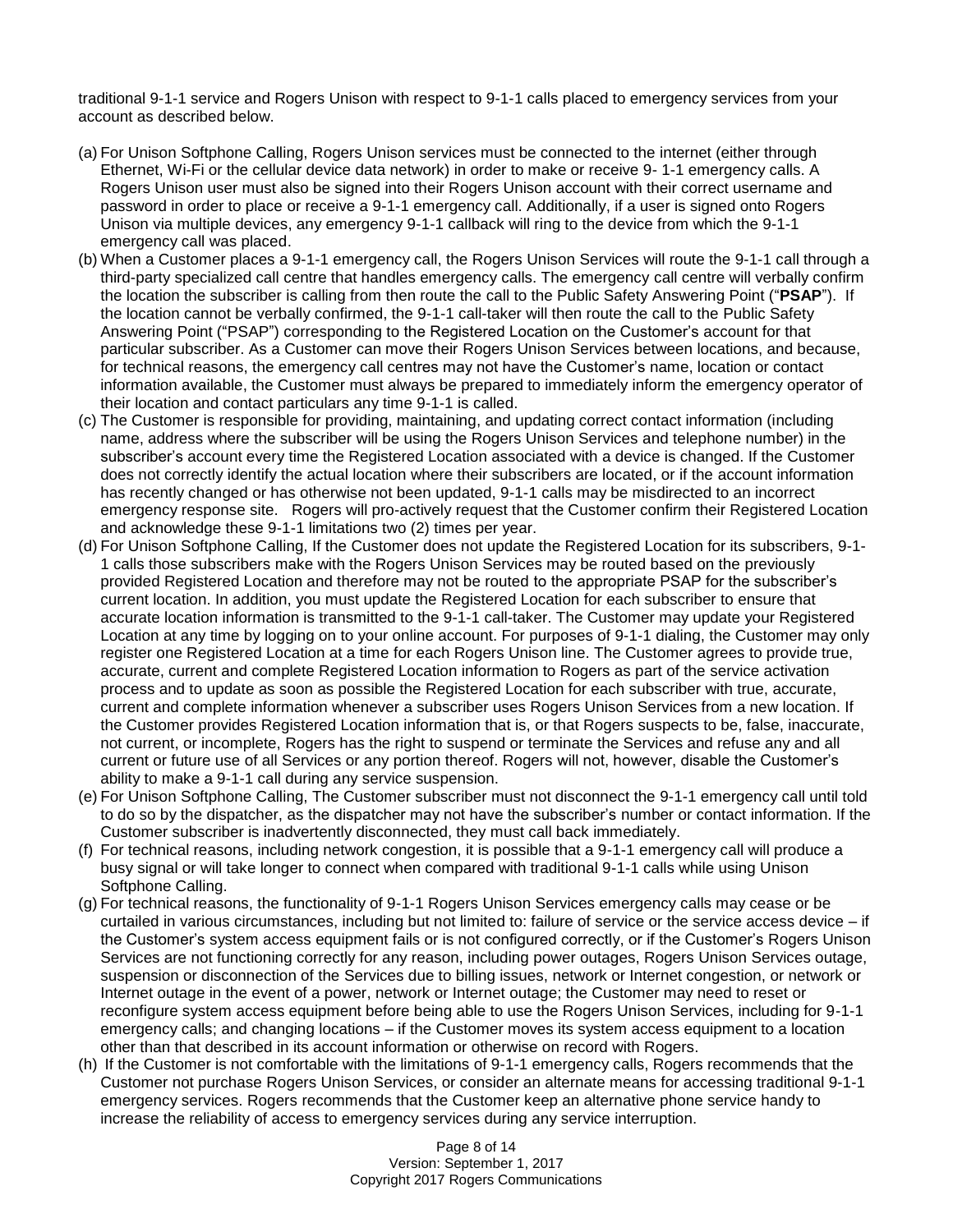- (i) The Customer is responsible for notifying, and agrees to notify, any user or potential Rogers Unison users of the Customer's Rogers Unison Services of the nature and limitations of 9-1-1 emergency calls on the Rogers Unison Services as described herein. Rogers and its service providers disclaim all responsibility for the conduct of PSAPs and all other third parties involved in the provision of emergency response services. Rogers and its service providers do not have any control over PSAPs and are therefore not responsible for whether they answer 9-1-1 calls made using the Rogers Unison Services, how they answer these calls, or how they handle these calls. Rogers and its service providers rely on third parties to assist in the provision of 9-1-1 services, and disclaim any and all liability for acts or omissions by third parties in the provision of 9-1-1 services. Neither Rogers, nor its service providers, officers nor employees may be held liable for any claim, damage, or loss (including, without limitation, attorneys' fees) by, or on behalf of, the Customer or any third-party user of Rogers' 9-1-1 dialing capability.
- (j) The Customer waives all claims or causes of action against Rogers and its service providers, directors, officers, employees, subsidiaries and assigns, arising from or relating to Rogers' provision of 9-1-1 services unless the claims or causes of action arise from their gross negligence, recklessness, or willful misconduct.
- (k) As simultaneous ring allows any incoming calls to ring multiple phone numbers and devices for a **Rogers**  Unison<sub>TM</sub> customer, it is the user's responsibility to ensure that any emergency 9-1-1 callback is received on the correct device/phone number. This can be accomplished by ensuring that the simultaneous ring functionality is disabled by the user whenever an emergency 9-1-1 call is about to be made, or the user is expecting an emergency 9-1-1 callback

# **8 Wireless Usage**

- (a) Mobile and Hybrid subscriptions require that each Customer user also have active Rogers' corporately paid wireless services.
- (b) Any charges for extra airtime, messaging, roaming and call forwarding minutes beyond the Customer's then-current wireless plan allowances will be charged at applicable overage rates as set out in the Customer's Rogers wireless price plan.

## **9. Rogers Provided IP Telephones – Device Support**

- (a) All Polycom IP telephone devices provided to Customer by Rogers will receive a limited hardware replacement support service for the duration of the Commitment Period.
- (b) If Rogers determines that IP Telephone device replacement is warranted after initial triage of the Customer reported trouble, Rogers will ship a replacement IP Telephone device within 2 Business Days. .
- (c) Rogers will issue a Return Material Authorization (RMA) number to the Customer.
- (d) Customer must return the faulty IP Telephone device to Rogers and quote the RMA number with the return. In the event that Customer does not return the faulty IP Telephone device within 10 Business Days of receipt of the replacement IP Telephone device, Rogers will invoice Customer for the full value of the replacement device.
- (e) In the event that Rogers' testing of the returned device does not find any fault with the IP Telephone device, Rogers will return the phone to the Customer and will invoice Customer for the full value of the replacement device.

#### **10. Rogers Routers/Power Over Ethernet (POE) Switches**

- (a) POE Switches provided by Rogers are intended solely to support Unison Services to end user subscribers. The only device that may be connected to a Rogers' provided POE Switch is an IP Telephone device provided by Rogers. No other Customer devices may be connected to unoccupied ports on the Rogers provided POE Switch.
- (b) Customer may elect to connect a single desktop or laptop computer device to the second port on the Rogers' provided IP Telephone device. In this event, Rogers will work with the Customer during the initial deployment to ensure the following conditions are met:
	- i. Ensure that both LAN ports on the IP Telephone device have been enabled
	- ii. Implement LLDP support on the IP Telephone device and the POE Switch
	- iii. Implement a voice VLAN on the POE switch
	- iv. Add a data access VLAN (for desktop/laptop computer) toward IP Telephone device and customer LAN
- (c) The Voice VLAN ID will be assigned by Rogers and may not be changed by Customer.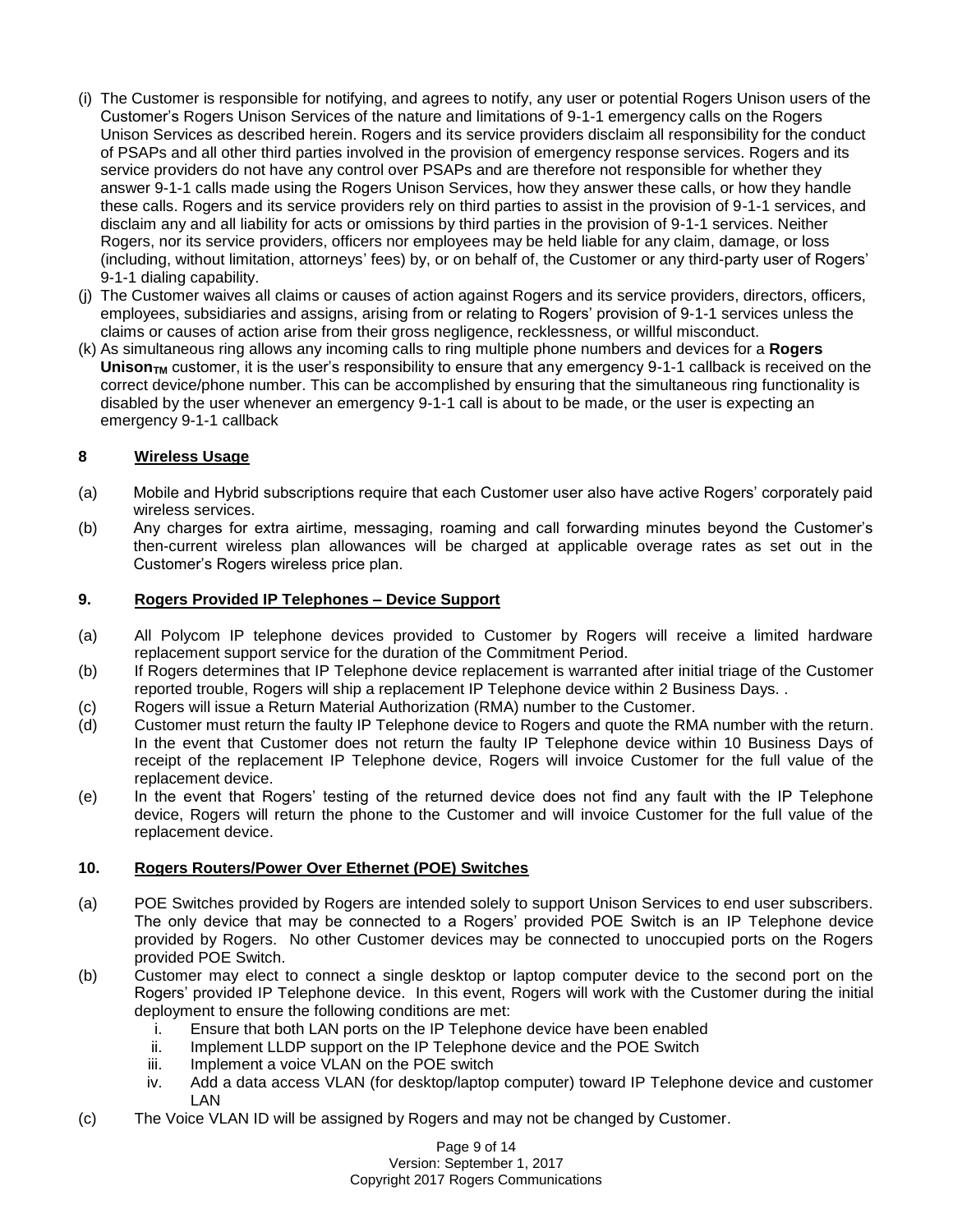- (d) Data VLAN ID and IP addressing will be coordinated between Rogers and Customer and integrated with Customer network.
- (e) Dedicated port(s) on Rogers' provided POE Switch will be provided to Customer to allow a Layer 2 connection to the Customer's device (router/switch). The port(s) can be in access or trunk mode. In case of trunk mode, only the Data VLAN shall be allowed.
- (f) Customer is responsible for managing IP assignments for desktop or laptop computers.
- (g) Customer is responsible for:
	- i. Providing an appropriate operating environment for the POE Switch(es) based on manufacturer specifications
	- ii. Providing appropriate power facilities including Uninterruptable Power Supplies/surge protectors
	- iii. Providing appropriate racks and rack space to allow mounting of the POE Switch(es)
	- iv. Providing appropriate Category 5/6 UPT cabling from the POE Switch(es) to each Rogers' provided IP Telephone device
	- v. Promptly communicating planned changes to the Customer's LAN/WAN that could potentially affect service provision
	- vi. Checking availability of power to the POE Switch(es) as requested by Rogers including a visual check of LED indicators
	- vii. Checking that cables are connected as requested by Rogers
	- viii. Providing security clearance and access to facilities as required for Rogers and authorized personnel to perform maintenance activities. This access includes badges, passwords, access cards and parking facilities

## **10.1 Rogers Monitored Routers/Power Over Ethernet (POE) Switches – Device Support**

- (a) Where the Customer connection is via Rogers' Ethernet Core Network, and the Customer has also deployed a Rogers-provided Router/POE Switch(es), the Customer may elect to have Rogers monitor and maintain the Rogers' provided Router/POE Switch(es). In this event, the Customer must purchase Cisco SmartNet coverage for the duration of the Commitment Period as presented in the terms for any Routers/POE Switches purchased from Rogers for use with the Unison Services.
- (b) Where Rogers is providing Router/POE Switch monitoring Services, Rogers will generate alarms on up/down status of the devices.
- (c) Where Rogers is providing monitoring Services, the following information will be available to Rogers' technical support teams when trouble shooting an issue
	- i. Up/down events on any of the active ports
		- ii. Utilization of the device
			- 1. Overall traffic utilization
			- 2. Port utilization
			- 3. CPU/Memory and other chassis alerts that would be deemed to be Services impacting
- (d) The Customer should note that reporting and visibility to the Customer of network and device information is currently out of scope.
- (e) In the event of a confirmed incident or in the event that the Customer opens a service ticket with Rogers, Rogers will:
	- i. Investigate the incident
	- ii. Isolate the fault
	- iii. Dispatch field service technicians as needed and appropriate per the outcome of remote troubleshooting and resolution steps
	- iv. Repair or replace the Router/POE Switch as required

# **10.2 Rogers Unmonitored Routers/Power Over Ethernet (POE) Switches – Device Support**

- (a) At Customer's request, Rogers can also provide support services for Routers/POE Switches purchased from Rogers in support of Unison Services for unmonitored Routers/POE Switches under the following conditions:
	- i. Customer must purchase Cisco SmartNet coverage for the duration of the Commitment Period as presented in the terms for any Routers/POE Switches purchased from Rogers.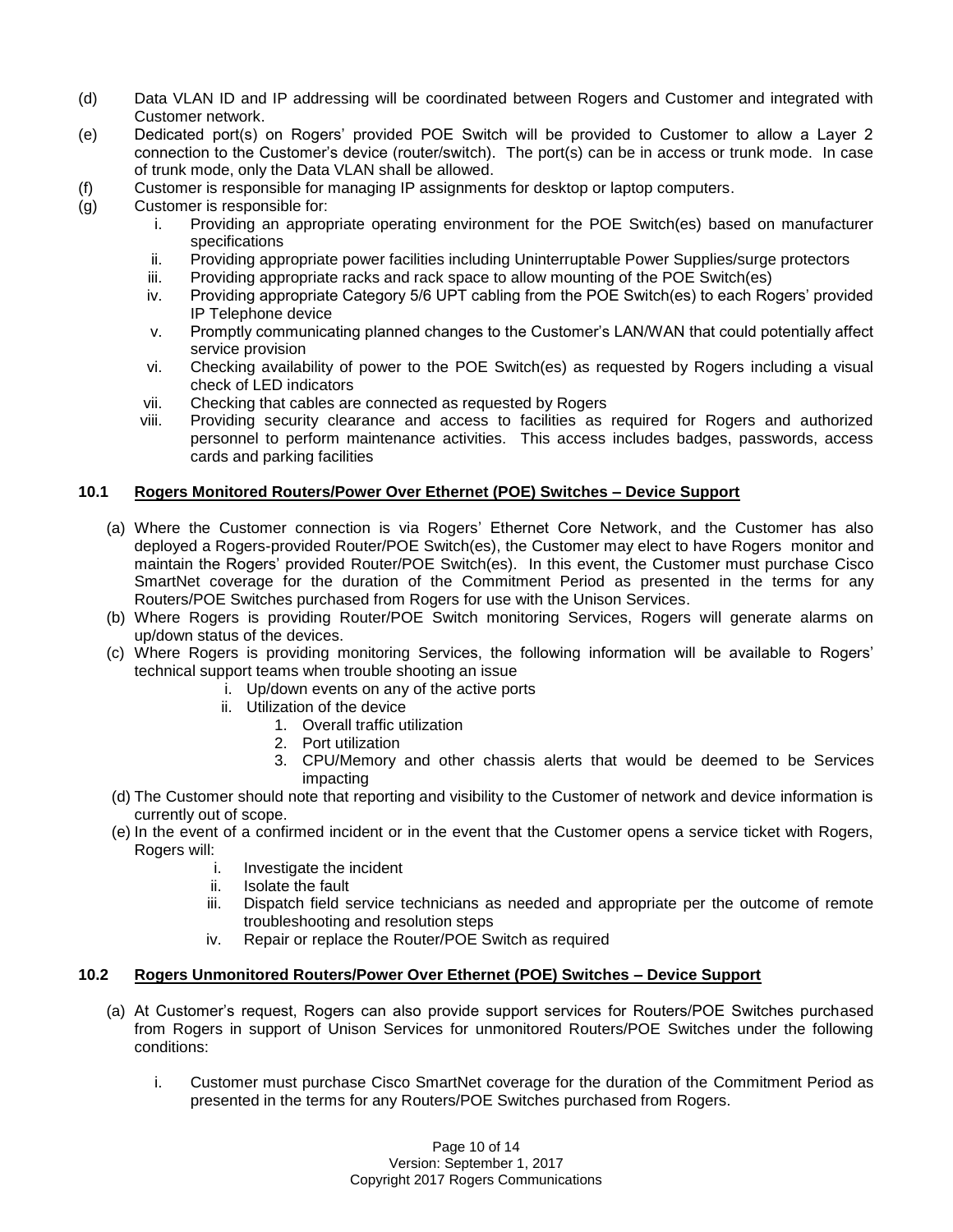- ii. Customer must have Cisco console access and on-site support staff capable of troubleshooting the devices and generating any required logs/reports with remote support from Rogers. In the event that the Customer does not wish to participate in troubleshooting activities, Rogers will dispatch a technician to the Customer site to perform diagnostic/troubleshooting activities as a billable service call which may include travel charges.
- iii. Based on the outcome of troubleshooting steps, repair or replace the Router/POE Switch as required.

## **11. Unison Exclusions**

The following Rogers wireless services are not available to Rogers Unison subscribers:

- Rogers One Number<sup>TM</sup>
- UMA Wi-Fi Calling
- Wireless Priority Services
- Data blocking
- Ringback tunes
- Advanced Call Manager
- Teletypewriter

## **12. Unison Limitations**

- (a) Dual Persona, Auto Attendant or Hunt Groups Phone numbers cannot be used for text and picture messaging purposes.
- (b) On a subscriber's mobile device, Extension Dialing, Call transfer and Dual Persona phone number for outgoing calling will not work while the subscriber is roaming or if the subscriber is within Rogers' Extended Coverage zones.
- (c) A Toll free number cannot be directly associated with an Auto Attendant or Hunt Group Number.

#### **Part III. Professional Deployment Services**

#### 1. **Summary of Professional Deployment Services**.

Optional Professional Deployment Services will commence upon the earlier of the execution of the Agreement by the Customer or the commencement of the Professional Deployment Services, and will end upon the completion of the Professional Deployment Services described herein. Any Professional Services in excess of the Professional Deployment Services described below will be quoted to the Customer separately, and will be described in a Statement of Work to be executed by the Parties.

Upon request, Rogers will provide Professional Deployment Services for Unison Services that include:

- (a) Centralized coordination of all Rogers' tasks and deliverables during deployment.
- (b) Assistance with Customer requirements gathering and system design.
- (c) Provision of both the Customer System Administrator "Getting Started" Guide and associated reference documentation for the Customer System Administrator. These guides can be viewed at http://www.rogers.com/unison/support

# 2. **Professional Deployment Services Inclusions**.

As part of the Professional Deployment Services, Rogers can assist with the following as requested:

- 2.1 Project coordination*:*
	- A single point of contact, accountable for all Professional Deployment Services activities.
	- Monitor and track project delivery.
	- Project kick-off meeting with Customer.

2.2: Assistance on the following:

• Auto Attendant configuration.

Page 11 of 14 Version: September 1, 2017 Copyright 2017 Rogers Communications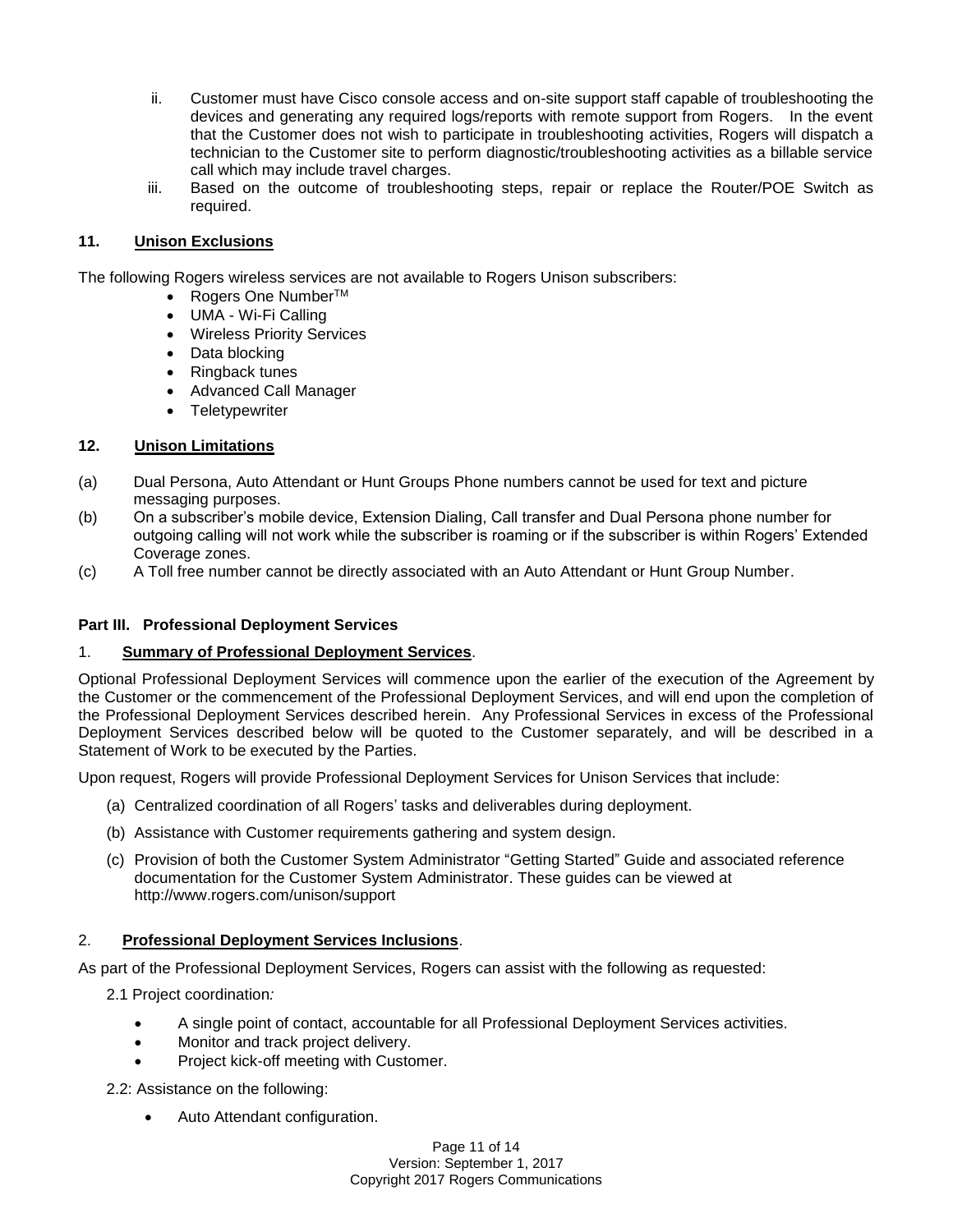- Hunt Group configuration.
- End User configuration: extension dialing, Dual Persona, and 911 location.
- 2.3 Shipping and installation of applicable CPE (phones, switches and routers) is provided per the service agreement, including:
	- 2.3.1 Pre-configure/stage the CPE according to the Solution Requirements Document.
	- 2.3.2 Ship IP phones and routers/switches to the attention of the Customer Site Contact identified by the Customer and confirm receipt of all equipment (equipment may be received in multiple shipments).
	- 2.3.3 Coordinate (with Customer Site Contact) date and time for the Rogers to install the CPE.
	- 2.3.4 During on-site installation, the Rogers Technician will:
		- Validate that full inventory of equipment has been received;
		- Review the site plan with the Customer Site Contact to verify where equipment will be installed:
		- Recommend any changes required to ensure overall effectiveness of the solution. Any recommendations that the Customer chooses not to implement will be noted as Customerrequested defects and will require sign-off from the Customer Site Contact;
		- Unpack and install the equipment by connecting devices to power and network;
		- Test network connectivity of all Rogers-provided equipment, and confirm that phones receive dial tone and that internal and external calls can be made;
		- Validate that phones have been configured for the correct phone numbers;
		- Coordinate testing and final configuration of routers and switches with Rogers Technical Support (if required);
		- Dispose of packaging to a disposal site designated by the Customer Site Contact; and
		- Achieve sign-off on work completion from the Customer Site Contact.
	- 2.3.5 In the event of self-installation of IP phones, Rogers will:
		- Confirm with the Customer that full inventory of equipment has been received;
		- Provide remote troubleshooting support during self-installation; and
		- Support Customer testing and final configuration of phones.
- 2.4 Providing the End User Help Guide, Receptionist Console Help Guide (for CPE Deployment services only) and the System Administrator "Getting Started" Guide,. If applicable
- 2.5 Providing remote review of Help Guides, web-based documentation/videos, and general solution orientation to the System Administrator.
- 2.6 Deploy and cut-over solution, including:
	- Build Customer profile for Unison Services;
	- Provision Unison Services;
	- Receive Auto Attendant audio files from the Customer and deploy into solution;
	- Program auto-attendants;
	- Program Hunt Groups;
	- Program dial plans;
	- Configure call flows;
	- Configure Dual Personas;
	- Assign routing codes;
	- Schedule cut-over;
	- Configure and port Customer Direct Inbound Dials (DIDs); and
	- 911 testing.
- 2.7 Providing remote support for the first Business Day after deployment is finished ("**Day 1**").
	- Transition remote support for ongoing support activities to the dedicated Unison Support team.

## 3. **Professional Deployment Services Exclusions**.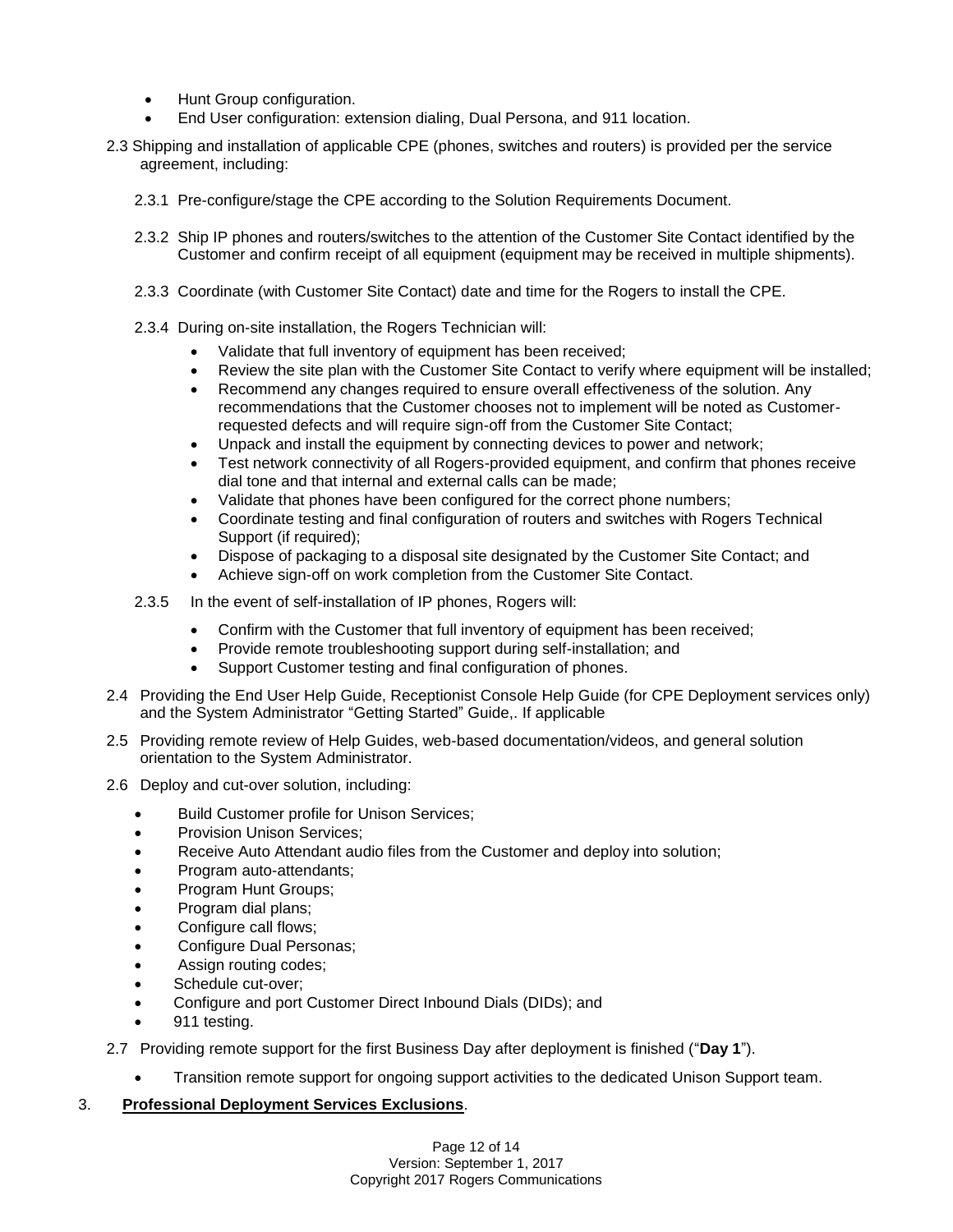The Professional Deployment Services specifically exclude the following:

- Network design or bandwidth expansion, including any adds or changes to Session Initiation Protocol (SIP) trunking.
- Network assessment or remediation.
- Network Quality of Service (QoS) Implementation.
- Hardware Load Balancing design and deployment.
- Implementation, configuration or testing of any backup, monitoring software or solutions used for recoverability and management.
- Integration of existing private branch exchange (PBX).
- In-person/classroom training for any End Users.

## 4. **Professional Deployment Services Assumptions**.

- 4.1 All Sites will have no more than one turn-up phase of the Unison Services. If more than one turn-up phase is required, this can be provided as a billable Professional Services charge.
- 4.2 Any sites requiring Rogers to install CPE are assumed to be commercial spaces (office or industrial space, etc.). Rogers cannot install Unison equipment in private homes. Customer may self-install phones. Routers/switches can only be installed in commercial spaces.
- 4.3 Pricing for Customer-led testing assumes that testing will not exceed a two week duration. All additional testing is a billable Professional Service.
- 4.4 All installation and configuration will be coordinated, on the Customer side, by the Customer Project Manager. Rogers will not coordinate work with multiple Customer contacts.
- 4.5 **Customer is solely responsible for completing a backup of all existing data, software, and programs on supported product(s) before receiving the Professional Deployment Services (including telephone support). ROGERS WILL HAVE NO LIABILITY FOR LOSS OF OR RECOVERY OF DATA, PROGRAMS, OR LOSS OF USE OF SUPPORTED PRODUCT(S) OR NETWORKS.**
- 4.6 Customer is solely responsible to provide any hardware, software (inclusive of software licenses), third party services or equipment which are not being provided for under the service agreement and which are required to enable the provision of the Unison Services.
- 4.7 Customer will provide a Site plan for each location including locations for the deployment of Routers/POE Switches and the placement of IP Telephone devices, as well as all information regarding configuration of Hunt Groups, Auto Attendants, call flows, Dual Persona or dial plan requirements, and any other business process information impacting the Services.
- 4.8 Customer is responsible for providing an appropriate operating environment for the Routers/POE Switch(es) based on manufacturer specifications, including:
	- Providing appropriate power facilities including Uninterruptable Power Supplies (UPS)/surge protectors.
	- Providing appropriate racks and rack space to allow mounting of the Routers/POE Switch(es).
	- Providing appropriate Category 5/6 UPT cabling from the POE Switch(es) to each Rogers' provided IP Telephone device.
- 4.9 In the event that POE Switches are not being deployed, the Customer is responsible to provide power to the IP Telephone devices via a Customer provided power adaptor.
- 4.10 Rogers will arrange for delivery of Rogers' Equipment to the Customer's premises. The Customer will assume liability for Rogers Equipment once it is delivered to their Site(s) including scenarios where the equipment is lost, stolen, or damaged by the Customer or any 3<sup>rd</sup> party.
- 4.11 Customer acknowledges that Rogers is not responsible for delays in the Professional Deployment Services that are outside of Rogers' control.
- 4.12 Any implementation delays or any return trips required to the Customer Site for any reason (eg. Customer cabling not ready, site access not available, etc.) where Rogers is not responsible will be billable to the Customer at standard daily Professional Services rates.